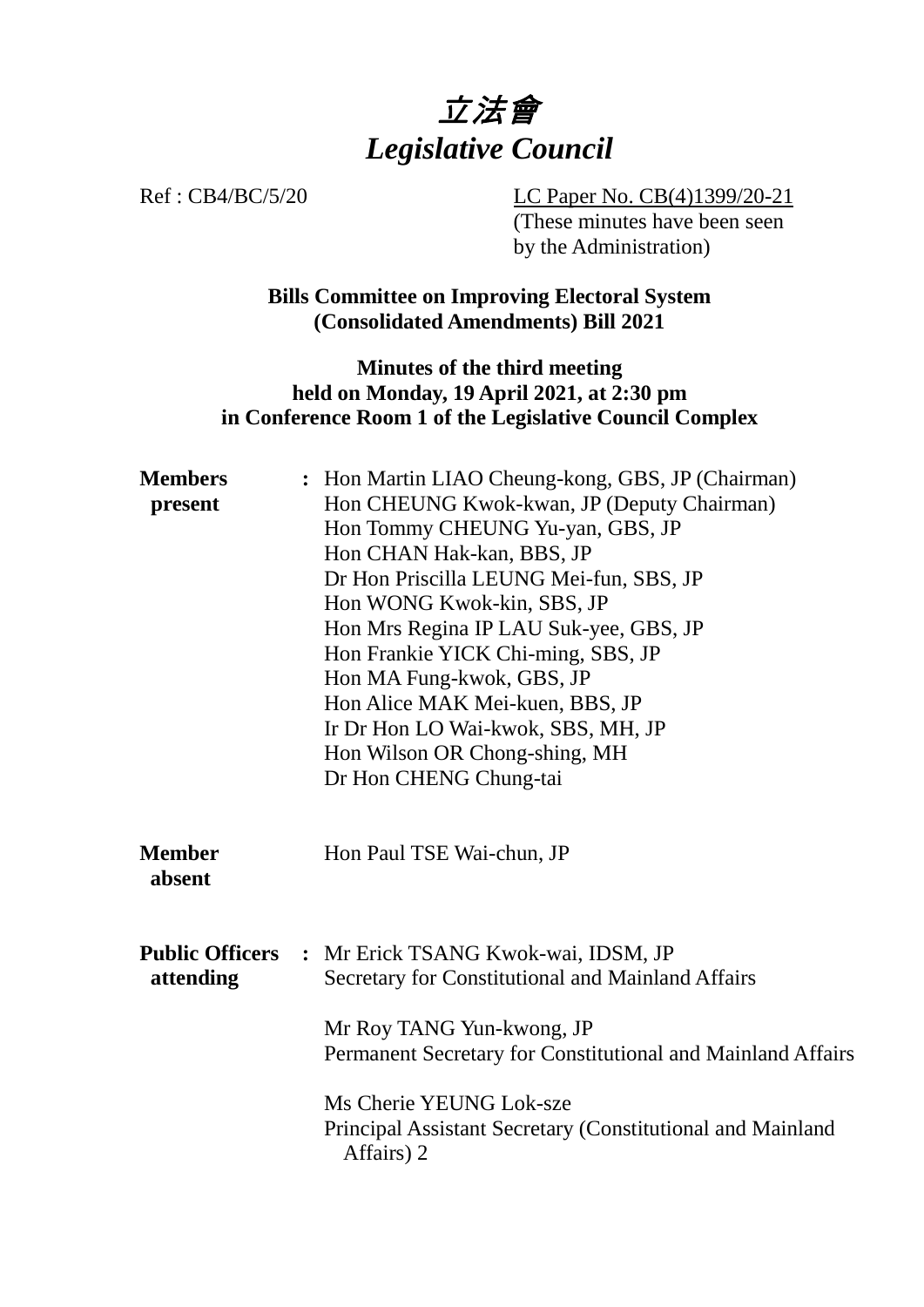|                               | Ms Carmen KONG Ka-man<br>Principal Assistant Secretary (Constitutional and Mainland<br>Affairs) 3 |
|-------------------------------|---------------------------------------------------------------------------------------------------|
|                               | Mr Llewellyn MUI Kei-fat<br>Law Officer (Special Duties) (Acting)<br>Department of Justice        |
|                               | Mr Peter SZE Chun-fai<br><b>Senior Assistant Law Draftsman</b><br>Department of Justice           |
|                               | Mr Wallance NG Long-ting<br><b>Government Counsel</b><br>Department of Justice                    |
|                               | Miss Celia HO Wai-kwan<br><b>Government Counsel</b><br>Department of Justice                      |
| <b>Clerk</b> in<br>attendance | : Ms Joanne MAK<br>Chief Council Secretary (4) 7                                                  |
| <b>Staff</b> in<br>attendance | : Mr Bonny LOO<br>Senior Assistant Legal Adviser 3                                                |
|                               | Ms Clara WONG<br><b>Assistant Legal Adviser 4</b>                                                 |
|                               | Mr Dennis HO<br>Senior Council Secretary (4) 7                                                    |
|                               | Ms Louisa YU<br>Legislative Assistant (4) 7                                                       |

Action

# **I. Meeting with the Administration**

[File Ref.: CMAB C1/30/5/5, LC Paper Nos. CB(3)444/20-21, LS65/20-21, CB(4)814/20-21(01) and (02)]

The Bills Committee deliberated (index of proceedings attached at **Annex**).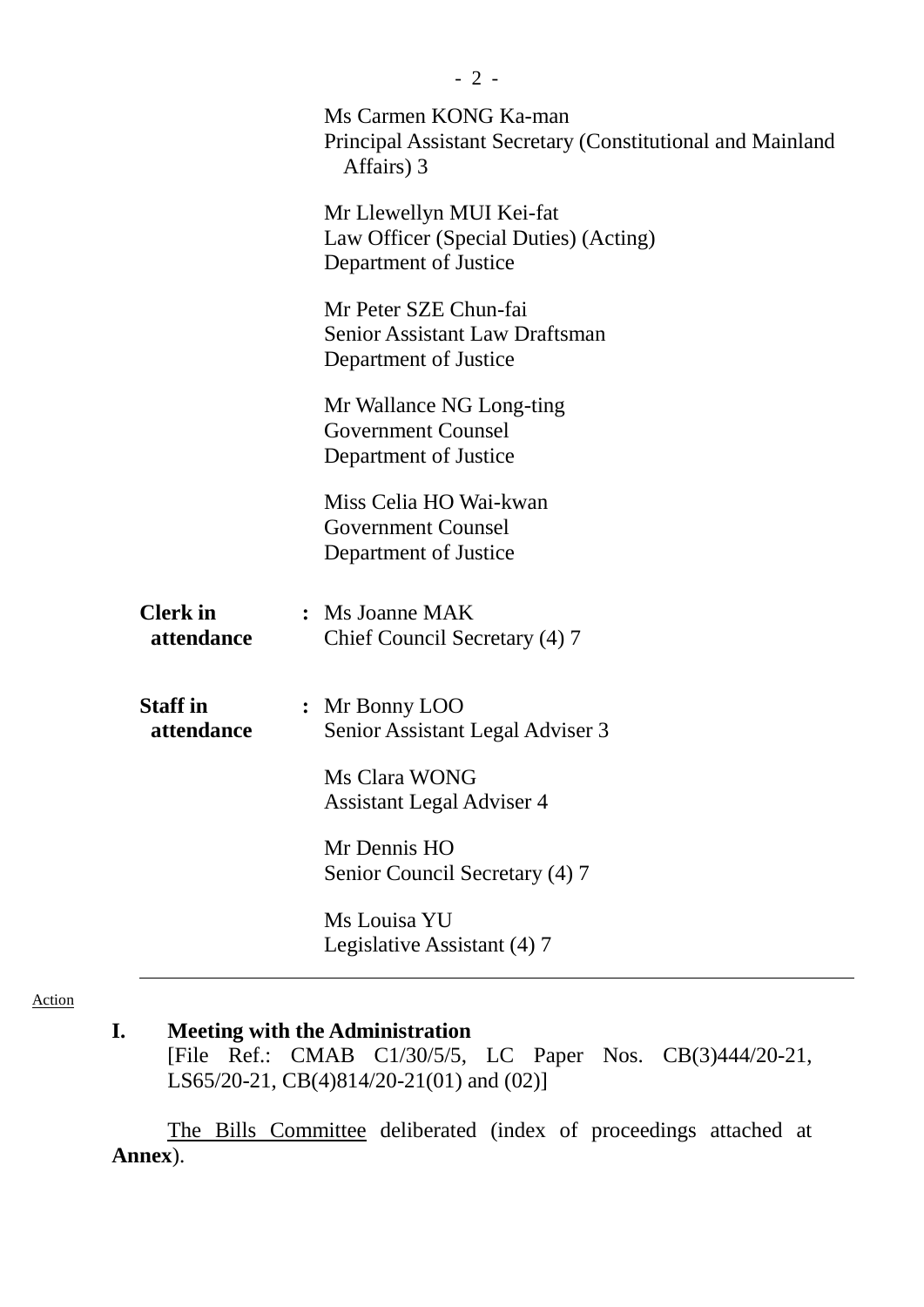2. The Bills Committee continued with the clause-by-clause examination of the Improving Electoral System (Consolidated Amendments) Bill 2021 ("the Bill").

#### Follow-up actions required of the Administration

- Admin 3. The Administration was requested to provide a written response to address the following issues raised by members:
	- (a) whether the expression "Board" ("董事會") in relation to the Hong Kong Chinese Enterprises Association in the proposed new section 39D of the Schedule to the Chief Executive Election Ordinance (Cap. 569) should be replaced with "Committee" (" 會董會");
	- (b) whether "exchange participants of a recognized exchange company", which were existing constituents of the Financial Services Subsector, were included in the specified entities of that Subsector in the proposed new section 39G of the Schedule to Cap. 569;
	- (c) whether the Administration would provide a channel to receive views from relevant trade representatives regarding the list of specified entities of the Sports, Performing Arts, Culture and Publication Subsector in the proposed new section 39ZA of the Schedule to Cap. 569 and whether the Administration would consider amending the list in light of the views received; and
	- (d) the application of the three-year operation requirement, specified in the proposed new section 12 (19A) of the Schedule to Cap. 569, to the specified entities of the Catering Subsector.
- Admin 4. The Administration advised that it would:
	- (a) propose amendments to the Bill to replace "香港媒氣公司" with "香港煤氣公司" and "機埸管理局" with "機場管理局" in the proposed new Annex 5 to Schedule to Cap. 569; and
	- (b) if the legislative procedure for the retitling of The Open University of Hong Kong was completed before the passage of the Bill, propose a relevant amendment to the proposed new section 39V(c) of the Schedule to Cap. 569.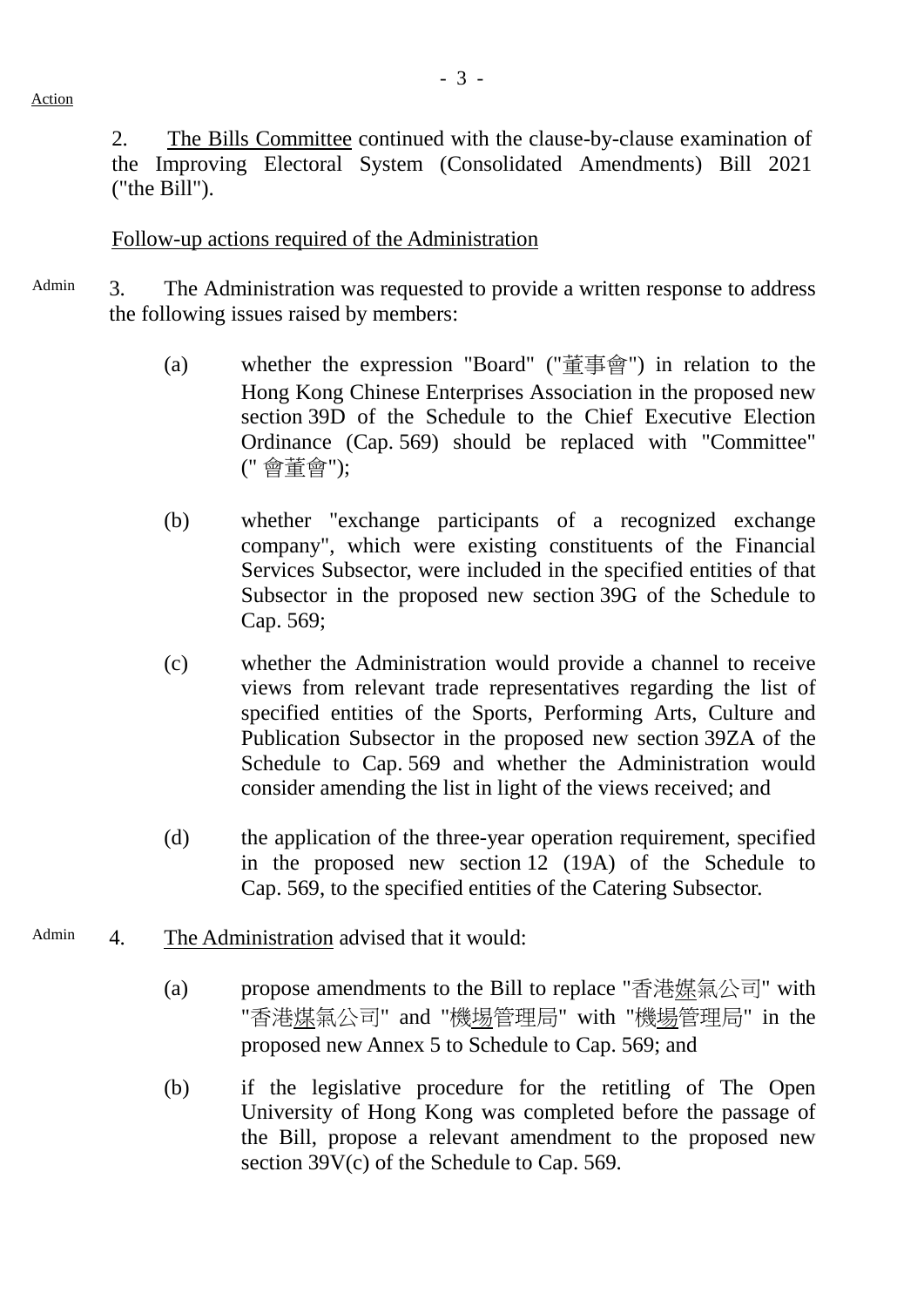5. Members agreed that the next meeting would be held on Tuesday, 20 April 2021, from 9:00 am to 1:00 pm.

# **II. Any other business**

6. There being no other business, the meeting ended at 4:26 pm.

Council Business Division 4 Legislative Council Secretariat 20 August 2021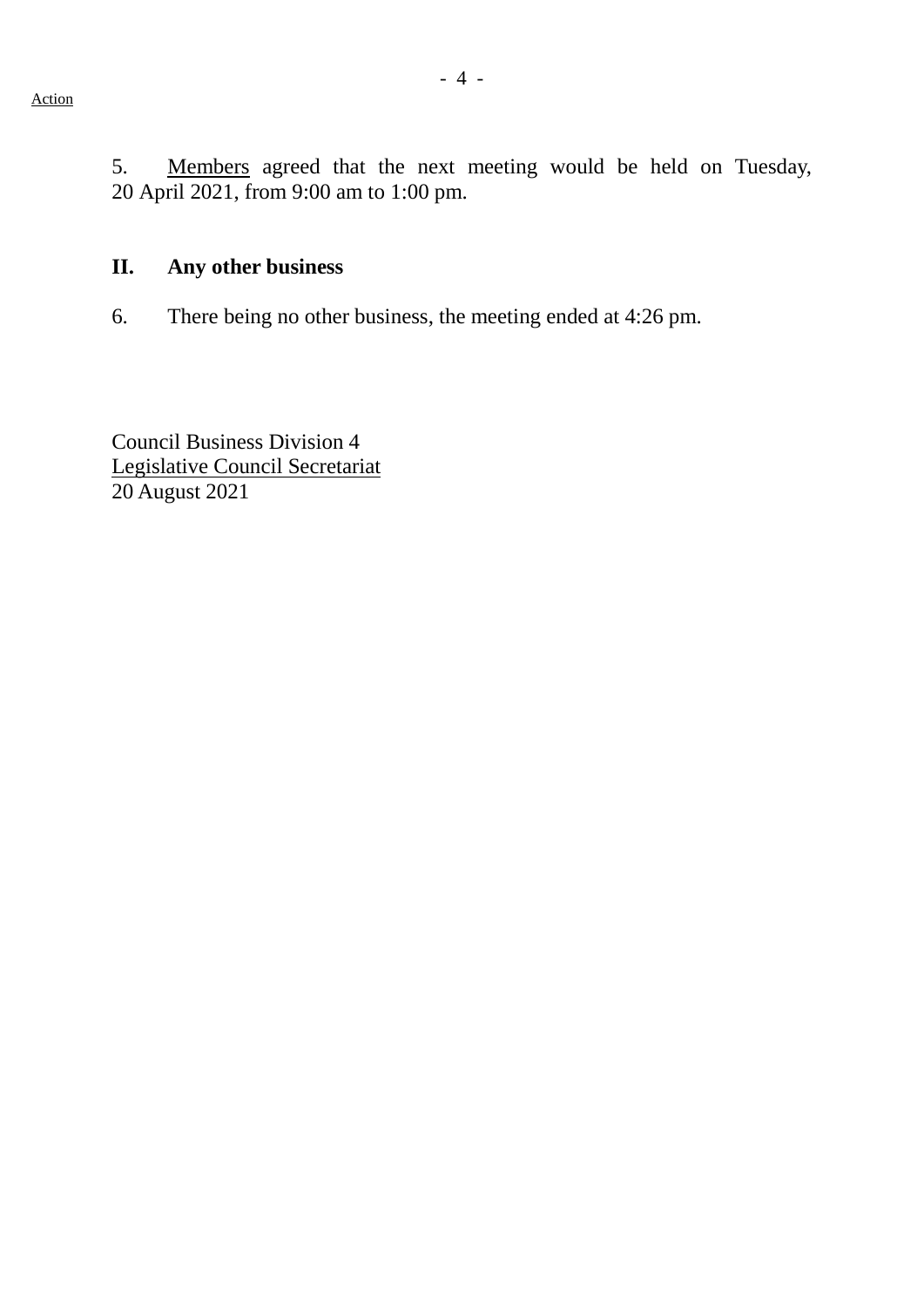### **Annex**

# **Proceedings of the third meeting of the Bills Committee on Improving Electoral System (Consolidated Amendments) Bill 2021 on Monday, 19 April 2021, at 2:30 pm in Conference Room 1 of the Legislative Council Complex**

| <b>Time</b><br><b>Marker</b> | Speaker(s)                                                                                                                                                                                                                                  | Subject(s)                                                                                                                                                                                                                                                                                                                                                                                                                                                                                         | <b>Action</b><br>required                                                                                                                                          |
|------------------------------|---------------------------------------------------------------------------------------------------------------------------------------------------------------------------------------------------------------------------------------------|----------------------------------------------------------------------------------------------------------------------------------------------------------------------------------------------------------------------------------------------------------------------------------------------------------------------------------------------------------------------------------------------------------------------------------------------------------------------------------------------------|--------------------------------------------------------------------------------------------------------------------------------------------------------------------|
| $000353 -$<br>000510         | Chairman                                                                                                                                                                                                                                    | Opening remarks                                                                                                                                                                                                                                                                                                                                                                                                                                                                                    |                                                                                                                                                                    |
| $000511 -$<br>002000         | Chairman<br>Dr Priscilla LEUNG<br>Dr CHENG Chung-tai<br>Administration                                                                                                                                                                      | Continuation of clause-by-clause examination of the<br>Improving<br>Electoral<br>(Consolidated<br>System<br>Amendments) Bill 2021 ("the Bill")<br>Examination of clauses 176, 178, 180, 181, 184, 186,<br>189, 192-198, 199(1), 402, 406 and 412 of the Bill<br>Discussion<br>the<br>proposed<br>nomination<br>on<br>$\overline{a}$<br>and<br>consequential<br>procedures<br>legislative<br>amendments in respect of the returning of<br>members of the Election Committee ("EC") by<br>nomination |                                                                                                                                                                    |
| $002001 -$<br>010025         | Chairman<br>Mr Tommy CHEUNG<br>Mrs Regina IP<br>Mr Frankie YICK<br>Deputy Chairman<br>Dr Priscilla LEUNG<br>Mr Wilson OR<br>Mr CHAN Hak-kan<br>Ir Dr LO Wai-kwok<br>Dr CHENG Chung-tai<br>Ms Alice MAK<br>Mr MA Fung-kwok<br>Administration | Examination of clauses 427 and 434 of the Bill<br>Enquiries relating to (i) the electorate of certain<br>EC subsectors; (ii) the appointment of authorized<br>representatives by eligible corporate voters; and<br>(iii) the application of the three-year operation<br>requirement to EC<br>subsector voters<br>and<br>functional constituency electors                                                                                                                                           | Admin. to<br>provide<br>written<br>response<br>(para. 3 of<br>minutes)<br>Admin. to<br>propose<br>relevant<br>amendments<br>to the Bill<br>(para. 4 of<br>minutes) |
| $010026 -$<br>012449         | Chairman<br>Mr Tommy CHEUNG<br>Ir Dr LO Wai-kwok<br>Administration                                                                                                                                                                          | Examination of clauses 47-53, 414, 415 and 418 of<br>the Bill<br>Enquiries relating to the registration of corporate<br>voters of EC subsectors                                                                                                                                                                                                                                                                                                                                                    | Admin. to<br>provide<br>written<br>response<br>(para. 3 of<br>minutes)                                                                                             |